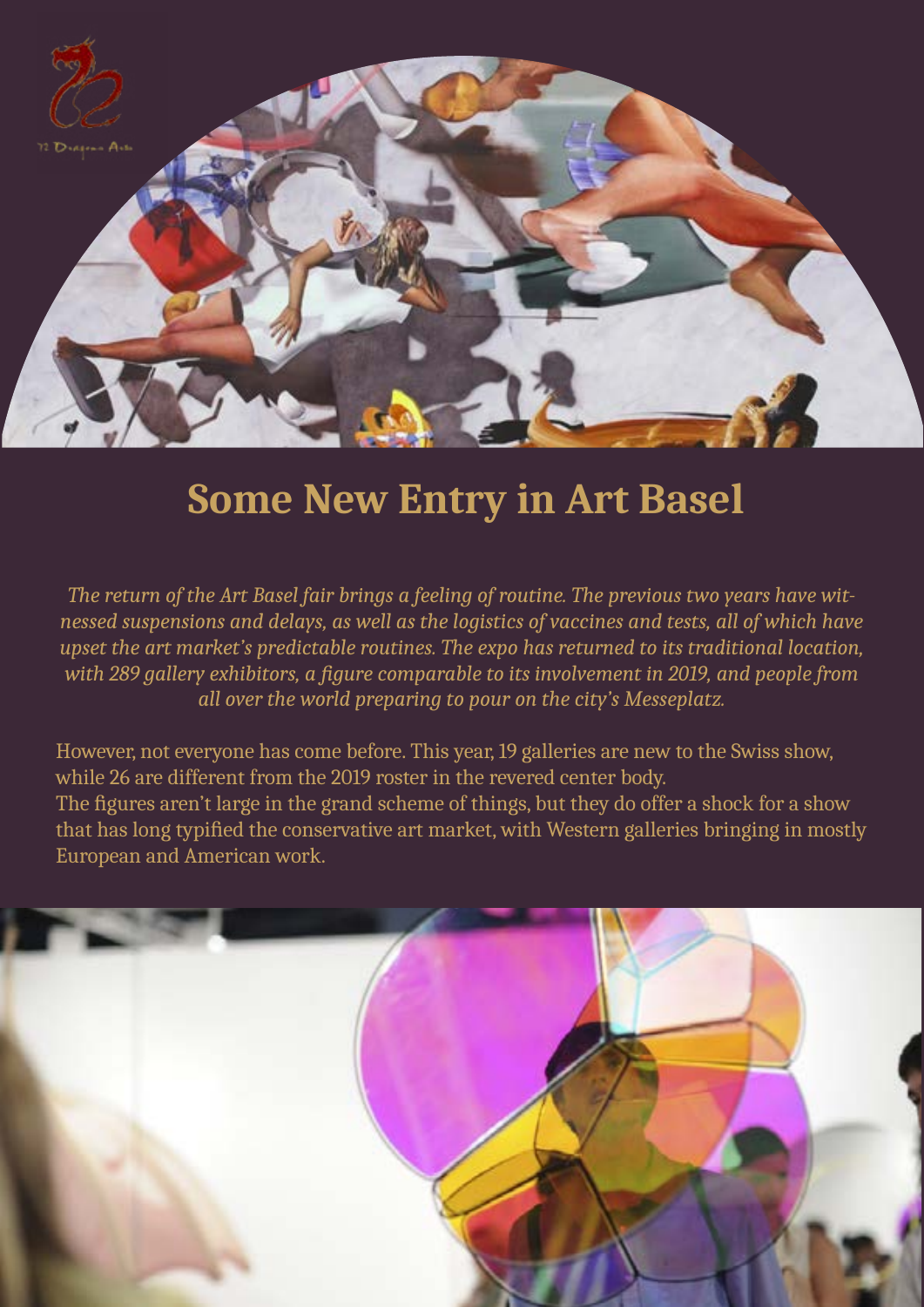Some of the alterations represent the gallery industry's faster Darwinian evolution after the epidemic; for example, the galleries Salon 94 and Lévy Gorvy are no longer independent businesses, but are available in their merged LGDR form. During the lockdowns, certain venues, including Metro Pictures, were closed. According to Marc Spiegler, Art Basel's director, other dynamics have served to update the fair's mix.

One of the few good outcomes of the pandemic was that people in positions of authority examined issues such as systemic racism. The fair was also interesting. There was now greater understanding and empathy for those who had been disregarded. As a result, galleries in more remote areas of the art market believed there was less financial danger in participating in a fair like Art Basel and less risk in displaying, say, artists of color as the market swung more in the right direction.